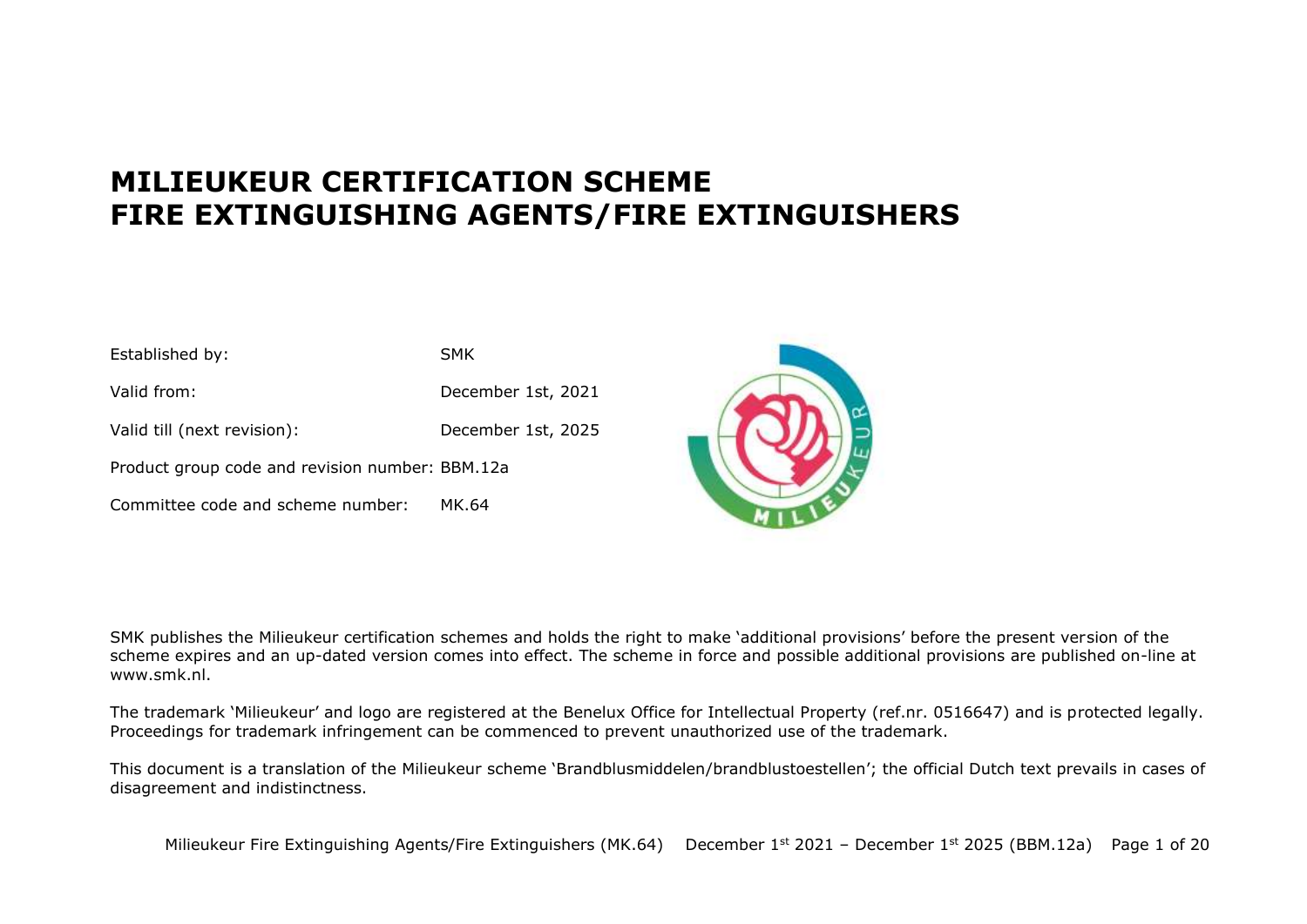## <span id="page-1-0"></span>**Content**

| Content                                                                                                                                   |                  |
|-------------------------------------------------------------------------------------------------------------------------------------------|------------------|
| Introduction                                                                                                                              | 3                |
| 1. The scope of the product group 'Fire Extinguishing Agents/Fire Extinguishers'                                                          | 4                |
| 2. Milieukeur product criteria                                                                                                            | 5.               |
| 2.1 Environmental criteria<br>2.2 Requirements for re-use<br>2.3 Functionality criteria<br>2.4 Communication criteria                     | 5<br>8<br>8<br>9 |
| 3. Requirements on the certification procedure                                                                                            | 13               |
| 3.1 Inspection method of the Certifying Body<br>3.2 Evaluation method of the Certifying Body<br>3.3 Period of transition                  | 13<br>14<br>14   |
| Annex 1: Model contract for transfer between EU Member States and for shipment to EU Member States (Article 5 of Regulation 1013/2006) 15 |                  |

[Annex 2: Model transport document for cross-border waste shipments/waste transport in accordance with annex 1B Regulation 1013/2006 20](#page-19-0)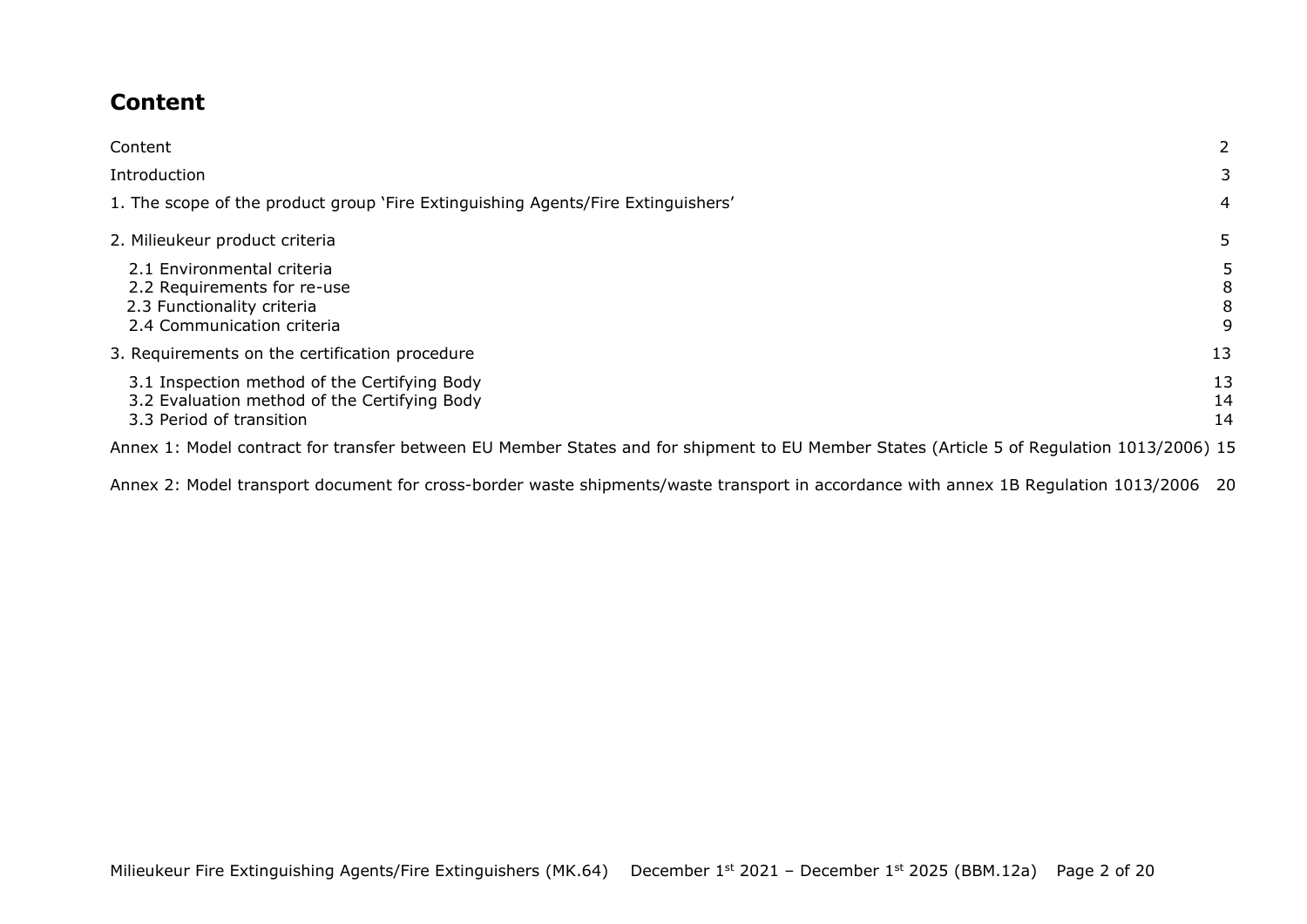## **Introduction**

All Milieukeur certification schemes are designed and administered by SMK (Stichting Milieukeur). The certification for Milieukeur is carried out by independent certification bodies (CBs), with which SMK has signed a licensing agreement. The certification scheme describes which requirements the product of an applicant (or certificate holder) must meet, and what needs to be inspected and assessed by the CBs. Additionally, this document mentions a few specific requirements to the certification procedure (these apply together with the general certification conditions imposed by SMK).

The certification scheme is designed in such a way that companies (that want to obtain or retain the Milieukeur certificate), or other interested parties, can easily study, if a certain product complies with the requirements.

Chapter 1 deals with the scope of the product group. The Milieukeur certification scheme Fire Extinguishing Agents/Fire Extinguishers covers:

- Portable and wheeled fire extinguishers: a) water based extinguishers (extinguisher containing water, water with additives or wet chemical. This includes foam extinguishers), b) powder extinguisher (extinguisher containing fire extinguishing powder) and c) corbon dioxide extinguisher (extinguisher containing carbon dioxide);
- Extinguishing agents which are used in installations to extinguish fires: foam extinguishing agents (water with additives as fire-fighting substance), water extinguishing agents with additives, and extinguishing gas (inert and chemical gases including CO2).

A product can only be certified if it is within the product group scope. Disposable spray extinguishers and disposable fire extinguishers cannot be certified, because of their impact on the environment. Till now, the same is true for aerosols forming fire extinguisher systems.

The requirements which the product and the ingredients shall meet are mentioned in Section 2. The Milieukeur requirements for fire extinguishing agents/fire extinguishers include environmental requirements (Section 2.1), requirements for re-use (Section 2.2), requirements to the functionality of fire extinguishing agents (Section 2.3) and requirements for external communication by the manufacturer (Section 2.4). For applicants and certified companies these requirements are most important. Each criterion mentions the subject (this is sometimes expressed as a goal), the requirement, and the method to comply.

Milieukeur criteria, only in extra-ordinary cases, e.g. considering product safety, refer to legislation and regulations.

Chapter 3 mentions requirements to the certification procedure. For applying and certified companies are of interest the inspection method (Section 3.1) and the evaluation method (paragraph 3.2) of the CB.

Questions about the application and certification process can best be addressed to one of the CBs. Information on the CBs is published on www.smk.nl. The certification costs consist of an application fee, the costs of the CB, and a fee to SMK for using the label (the rates of SMK can be found on the website).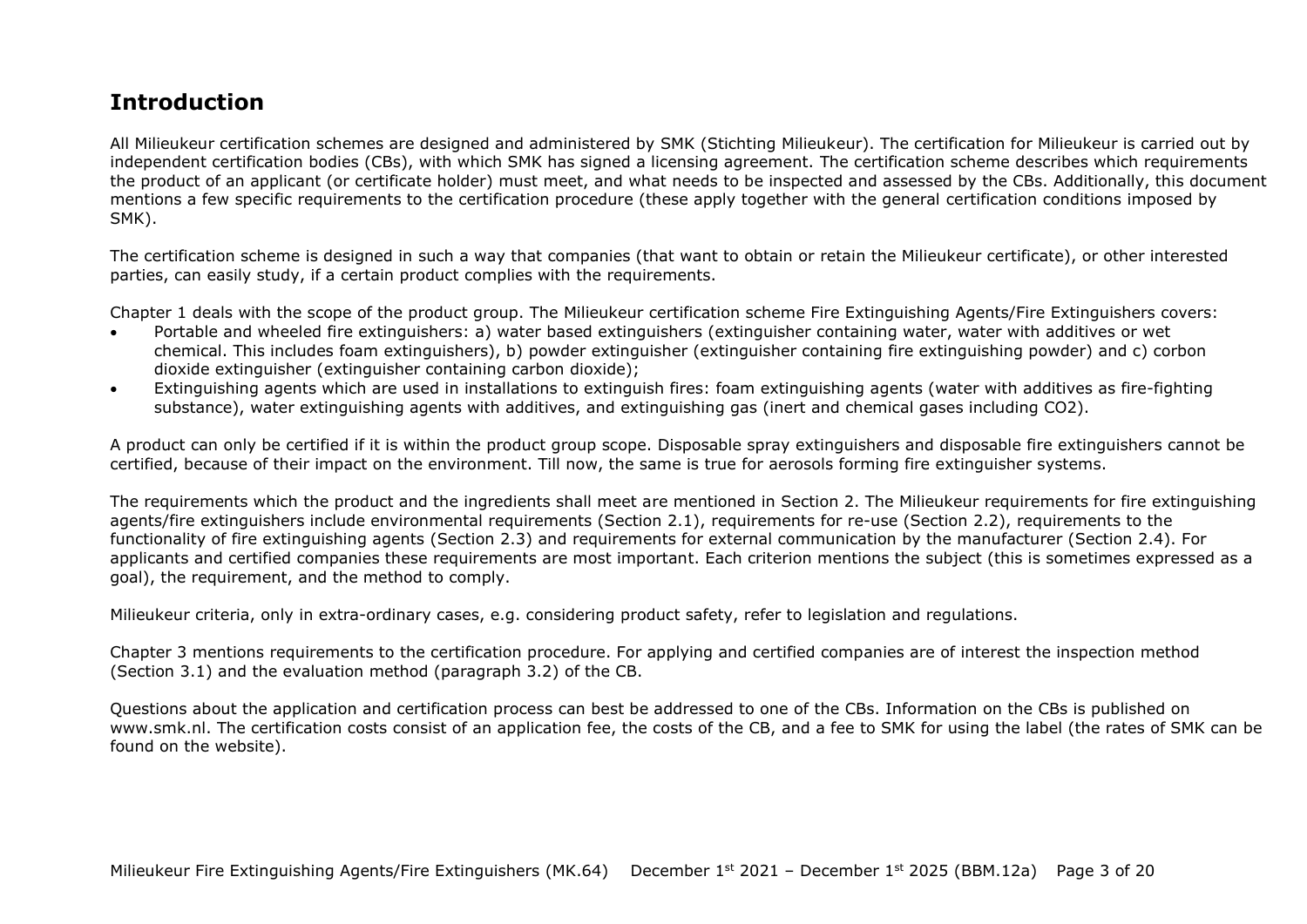## <span id="page-3-0"></span>**1. The scope of the product group 'Fire Extinguishing Agents/Fire Extinguishers'**

#### **Included products**

- Portable and wheeled fire extinguishers: a. water based extinguishers (extinguisher containing water, water with additive or wet chemical. This includes foam extinguishers), b. powder extinguisher (extinguisher containing fire extinguishing powder) and c. carbon dioxide extinguisher (extinguisher containing carbon dioxide);
- Extinguishing agents which are used in installations to extinguish fires: foam extinguishing agents (water with additives as fire-fighting substance), water extinguishing agents with additives, and extinguishing gas (inert and chemical gases including CO2).

#### **Excluded products**

Aerosol extinguishers, disposable spray extinguishers, fire hose reels with/without fire hose, and dry risers are not currently eligible for the Milieukeur certification. When market parties are interested in certification, SMK will investigate aerosol systems at a future revision.

#### **Products with cartridges**

The requirements in this scheme apply for the ready-for-use product. If a fire extinguisher consists of one or more cartridges, the criteria apply to the total content of all the cartridges (using the standard amount of water in the cartridges as applied during the functionality tests) and propellant gas.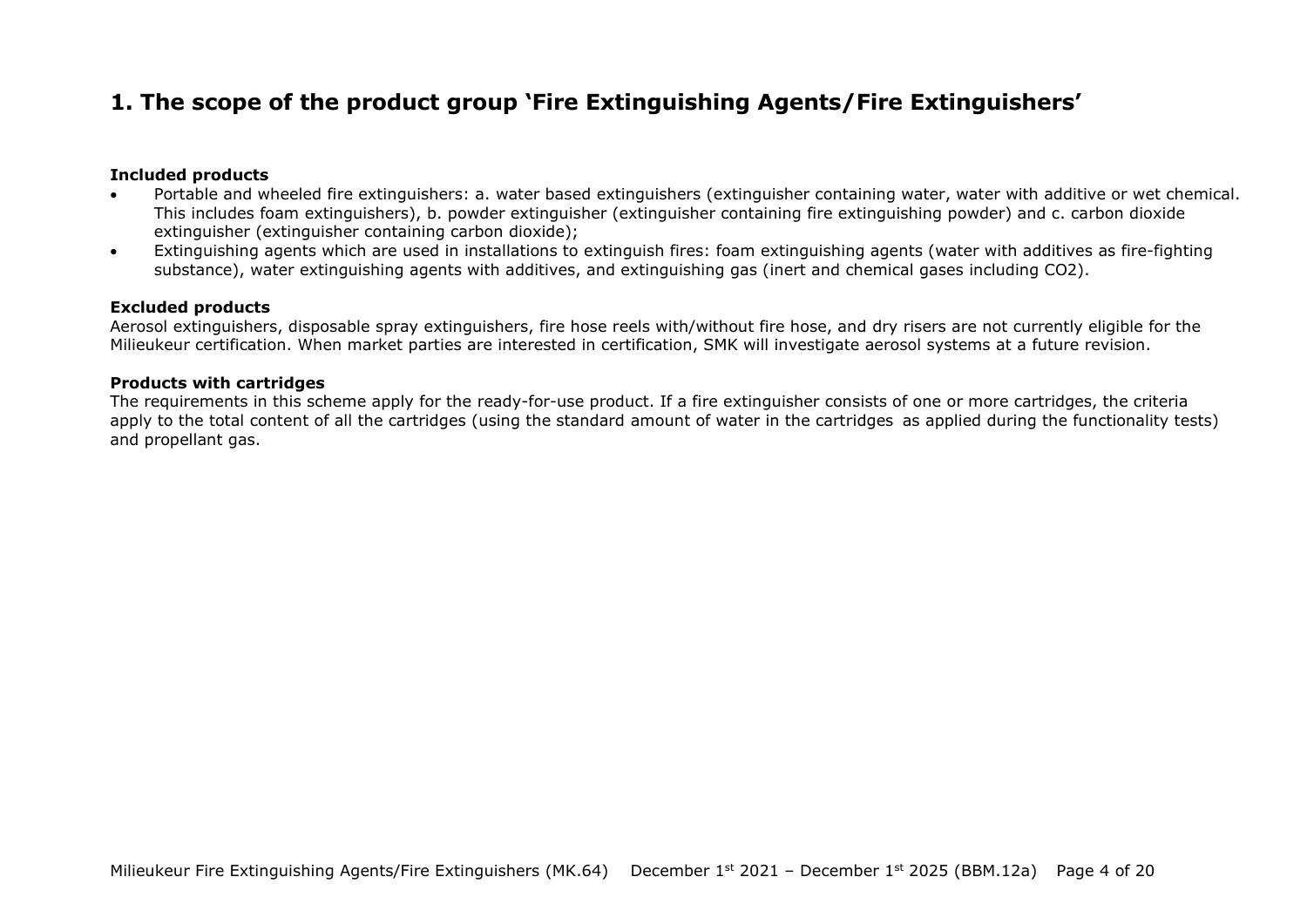## <span id="page-4-0"></span>**2. Milieukeur product criteria**

#### <span id="page-4-1"></span>**2.1 Environmental criteria\***

| <b>Aspect</b>                                                                   | Requirements to the ready-for-use product                                                                                                                                                                                                                                                                                                                                                                     | <b>Method</b>                                                                                                                                                                                                        | Level $a)$ |
|---------------------------------------------------------------------------------|---------------------------------------------------------------------------------------------------------------------------------------------------------------------------------------------------------------------------------------------------------------------------------------------------------------------------------------------------------------------------------------------------------------|----------------------------------------------------------------------------------------------------------------------------------------------------------------------------------------------------------------------|------------|
| 2.1.1<br>Ready-for-use<br>extinguishing agent<br>and hazard to health           | The ready-for-use extinguishing agent shall not be classified as:<br>H302, H312, H314, H315, H318, H319, H332, H335, H362, H371, H373 H362<br>according to EU regulation 1272/2008.                                                                                                                                                                                                                           | Technical file<br>(suppliers' documentation<br>and MSDS inspection) <sup>b)</sup> ; in the<br>case of concentrates, the product<br>information sheet including the<br>dilution used is also provided <sup>c)</sup> . | Major      |
| <b>Aspect</b>                                                                   | Requirements to the ingredients of the ready-to-use extinguishing                                                                                                                                                                                                                                                                                                                                             | <b>Method</b>                                                                                                                                                                                                        | Level      |
|                                                                                 | agent                                                                                                                                                                                                                                                                                                                                                                                                         |                                                                                                                                                                                                                      |            |
| 2.1.2<br>Ready-for-use<br>extinguishing agent<br>and harm to the<br>environment | The applying organization shall be in the possession of documentation from the<br>supplier which show (from which can be derived) <sup>c)</sup> that the ready-for-use<br>extinguishing agent does not contain substances that have been classified with<br>with H400, H410, H411, H412, H413, EUH059 as per (EC) Regulation no. 1272/2008<br>in concentrations for which notification on MSDS is compulsory. | Technical file<br>(suppliers' documentation<br>and MSDS inspection); in the case<br>of concentrates, the product<br>information sheet including the<br>dilution used is also provided <sup>c)</sup> .                | Major      |

\*) In the current standards NEN 2559 and NEN 2659 for the maintenance of portable or mobile fire extinguishers, nothing is established about the extinguishing agents with which fire extinguishers must be refilled during maintenance. It is expected that an additional environmental paragraph will be included in the next version of the standard. The purpose of this is to ensure that fire extinguishers with an environmental certificate are refilled with an extinguishing agent with the same environmental certificate during maintenance. In an additional decision to this Milieukeur certification scheme, reference will be made to the environmental paragraph in due course, after publication of the new versions of the NEN standards, if it has been added to the NEN standards.

a) Major nonconformities shall be eliminated within 1 month; a minor nonconformity in maximally 6 months.

b) MSDS = Material Safety Data Sheet conform EU Regulation 453/2010/EU and amendments.

c) Classification inspection is based on the harmonized classification or classification specified in the REACH (Regulation 1907/2006) registration dossier. If the substance is not registered in accordance with REACH, inspection will be carried out using the classification and labelling database. Any differences in the notifications contained in this database that could result in a higher classification than indicated must be justified by the applicant. Classification and labelling database:

<https://echa.europa.eu/information-on-chemicals/cl-inventory-database> (The substance[s] appear[s] after filling in the name or substance number and clicking SEARCH). Click on the blue eye on the right-hand side of the row with the correct substance number). REACH registration dossier (if available): Go to

<https://echa.europa.eu/information-on-chemicals/registered-substances> (The substance appears after filling in the substance name or number and clicking SEARCH. Click on the blue eye on the right-hand side and the registration file appears. Click on C&L & PBT assessment and then click on GHS. The information about the REACH registration classification will then appear).

d) The product is assessed 'not harmful for the environment', if the product does not contain ingredients that are harmful for the environment.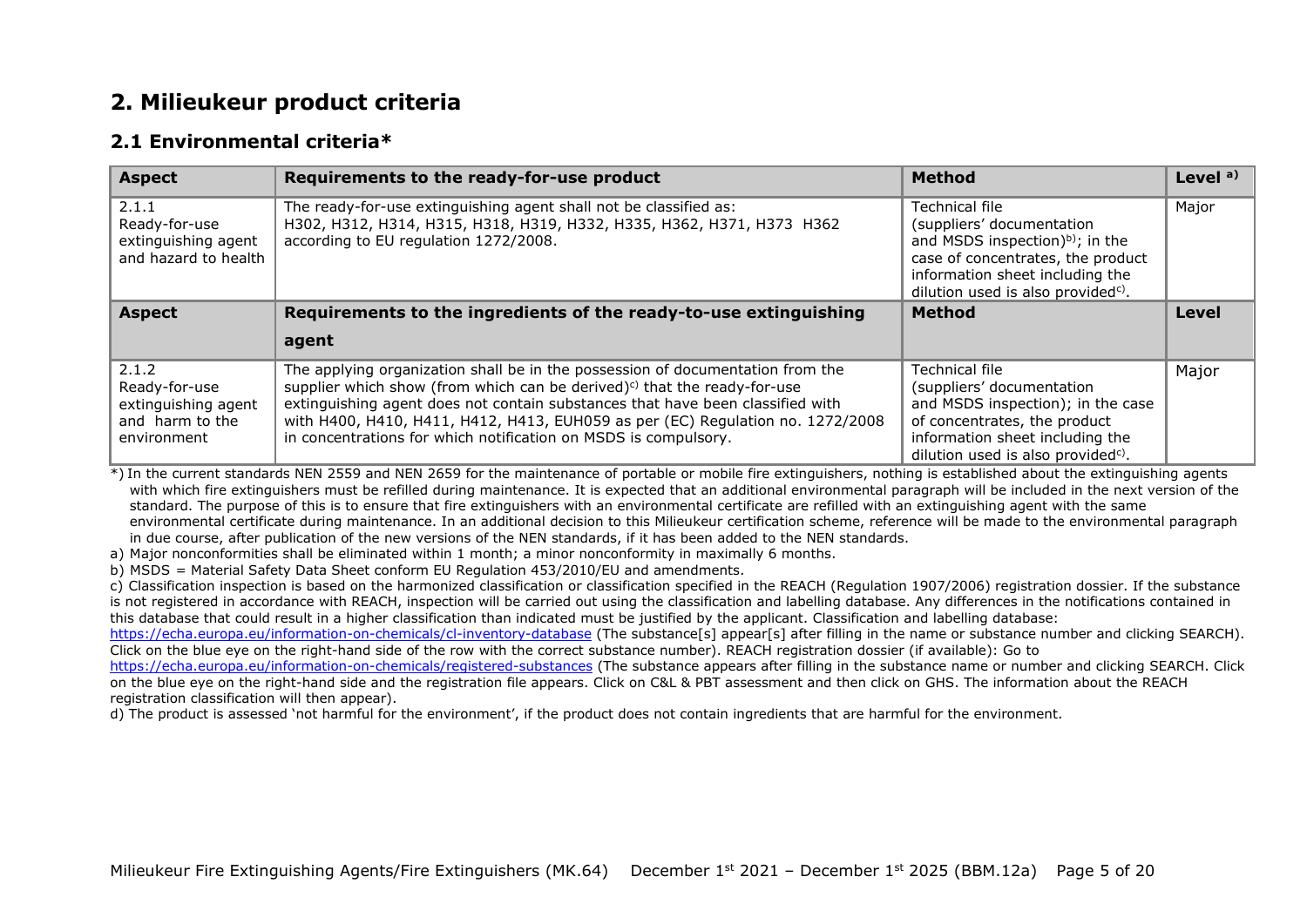| <b>Aspect</b>                                                         | Requirements to the ingredients of the ready-for-use extinguishing                                                                                                                                                                                                                                                                                                                                                                                                                                                                                                                                                                                                                                                                                                                                                                                                                                                                                                                                                                                           | <b>Method</b>                                                       | Level |
|-----------------------------------------------------------------------|--------------------------------------------------------------------------------------------------------------------------------------------------------------------------------------------------------------------------------------------------------------------------------------------------------------------------------------------------------------------------------------------------------------------------------------------------------------------------------------------------------------------------------------------------------------------------------------------------------------------------------------------------------------------------------------------------------------------------------------------------------------------------------------------------------------------------------------------------------------------------------------------------------------------------------------------------------------------------------------------------------------------------------------------------------------|---------------------------------------------------------------------|-------|
|                                                                       | agent                                                                                                                                                                                                                                                                                                                                                                                                                                                                                                                                                                                                                                                                                                                                                                                                                                                                                                                                                                                                                                                        |                                                                     |       |
| 2.1.3<br>Ready-for-use<br>extinguishing agent<br>and hazard to health | The applicant must be in possession of documents from the suppliers which show that<br>mixtures used to formulate the final product do not contain any substances in<br>concentrations that exceed their limit for inclusion in the MSDS as specified by:<br>b. EU regulation 1272/2008 and that are classified as:<br>- carcinogenic, mutagenic and toxic for reproduction Cat 1A and 1B (H340, H341,<br>H350, H350i, H351, or starting with H36)<br>- specific target organ toxicity following repeated exposure, hazard category 1 (H372)<br>- acute oral toxicity, acute dermal toxicity or acute inhalation toxicity, hazard<br>categories 1, 2 and 3 (H300, H310, H330, H301, H311, H331, individually or in<br>combination)<br>- specific target organ toxicity following single-event exposure, hazard category 1<br>(H370)<br>- respiratory sensitizers (H334) and/or skin sensitizers Cat 1A and 1B (H317) at<br>concentrations greater than 0.1%, and<br>- which appear on the REACH candidate list <sup>e)</sup> at the time of the application. | Technical file<br>(suppliers' documentation<br>and MSDS inspection) | Major |

e) REACH candidate list, see[: https://echa.europa.eu/candidate-list-table](https://echa.europa.eu/candidate-list-table)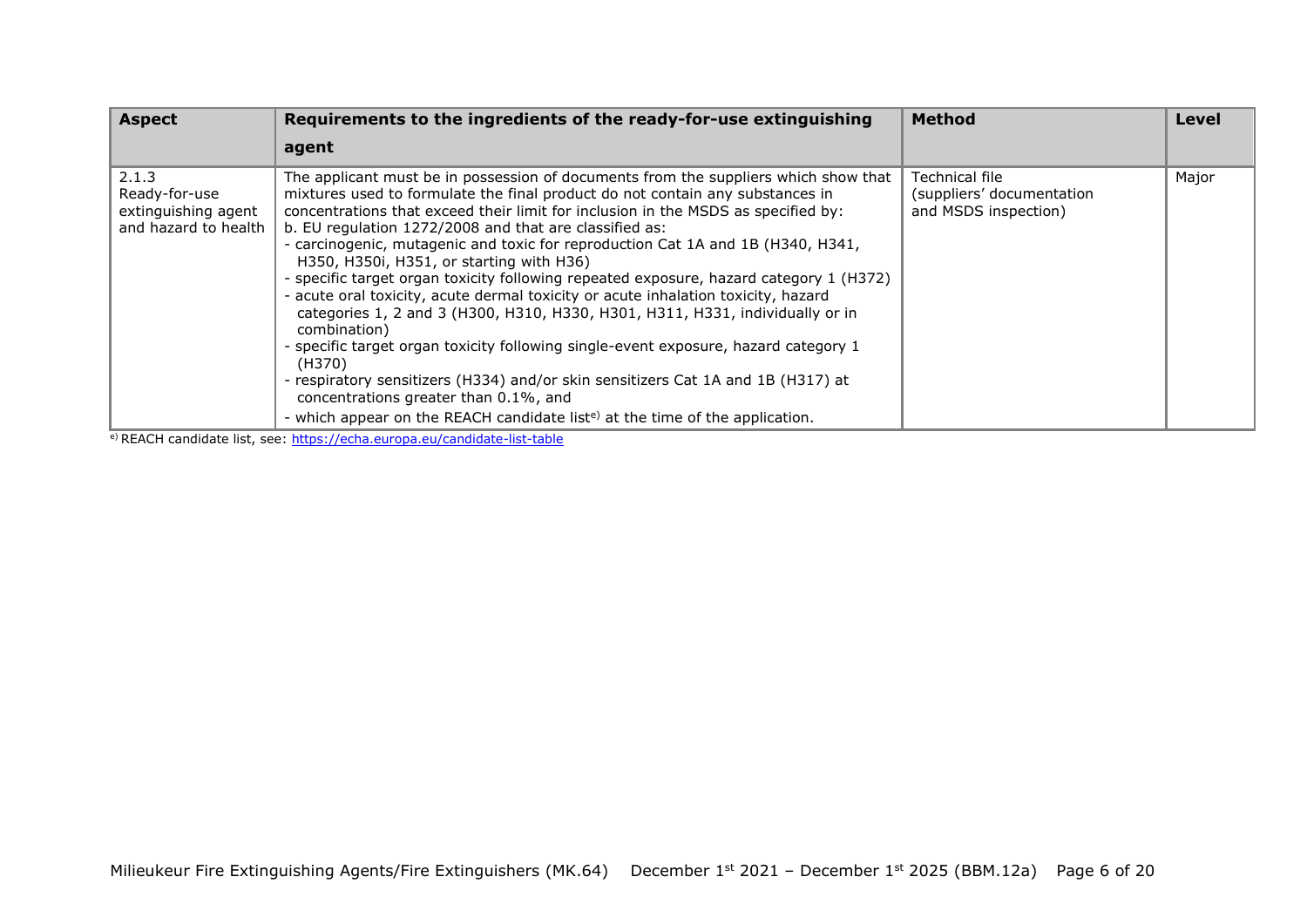| <b>Aspect</b>                               | Requirements to the ingredients of every type of ready-for-use                                                                                                                                                                                                                                 | <b>Method</b>                                                                                                                                                                                          | <b>Level</b> |
|---------------------------------------------|------------------------------------------------------------------------------------------------------------------------------------------------------------------------------------------------------------------------------------------------------------------------------------------------|--------------------------------------------------------------------------------------------------------------------------------------------------------------------------------------------------------|--------------|
|                                             | extinguishing agent                                                                                                                                                                                                                                                                            |                                                                                                                                                                                                        |              |
| 2.1.4<br>Absence of heavy<br>metals         | The applicant must provide a declaration by the producer that no substances,<br>including any colouring agents, have been added intentionally in the fire-<br>extinguishing agent in which heavy metals (Lead, Arsenic, Cadmium, Mercury,<br>Chromium, Copper, Nickel, or Zinc) are processed. | Declaration                                                                                                                                                                                            | Major        |
| 2.1.5 Maximum<br>(organic) Fluor<br>content | The added foam extinguishing agent shall not contain any organic fluorine compound.                                                                                                                                                                                                            | Test report based on Total Organic<br>Fluorine (TOF) determined via<br>ASTM D7359 or equivalent<br>method demonstrating a fluorine<br>content below the reported<br>detection limit of at least 1 ppm. | Major        |

| <b>Aspect</b>                                                    | Requirements to the ingredients of gaseous substances present in                                                                                                  | <b>Method</b>                               | <b>Level</b> |
|------------------------------------------------------------------|-------------------------------------------------------------------------------------------------------------------------------------------------------------------|---------------------------------------------|--------------|
|                                                                  | every type of ready-for-use extinguishing agent                                                                                                                   |                                             |              |
| 2.1.6 Fire extin-<br>guishing<br>gasses and<br>GHG.<br>emissions | The GWP value <sup>f)</sup> of the components which are used in a fire extinguishing gas shall be<br>equal to or lower than 1, over a time interval of 100 years. | Calculation on basis of a technical<br>file | Major        |

f) The GWP value of a substance is the ratio of the time-integrated contribution to radiative forcing from the instantaneous release of one kilogram of a greenhouse gas relative to an equivalent release of carbon dioxide (CO<sub>2</sub>). The selected time span is 100 years. The GWP values from the IPCC are used, as shown in table 2.14, p. 212 in: Forster, P., V. *et al.*, 2007: Changes in Atmospheric Constituents and in Radiative Forcing. (URL: [https://www.ipcc.ch/pdf/assessment-report/ar4/wg1/ar4-wg1](https://www.ipcc.ch/pdf/assessment-report/ar4/wg1/ar4-wg1-chapter2.pdf) [chapter2.pdf\)](https://www.ipcc.ch/pdf/assessment-report/ar4/wg1/ar4-wg1-chapter2.pdf). Calculation of the GWP value of a mixture according to EU Regulation 842/2006, Part 2. (The total GWP for a preparation is the weighted average, derived from the sum of the weight of the parts of the individual substances, multiplied by the GWP: Σ (substance X % × GWP) + (substance Y % × GWP) + ... (substance N %  $\times$  GWP). The % is the weight with a tolerance of  $\pm$  1 %. For example: Application of the formula to a theoretical gas mixture consisting of 23% HFK-32, 25% HFK-125, and 52% HFK-134a gives: Σ (23% × 550) + (25% × 3400) + (52% × 1300) → total GWP = 1652.5.).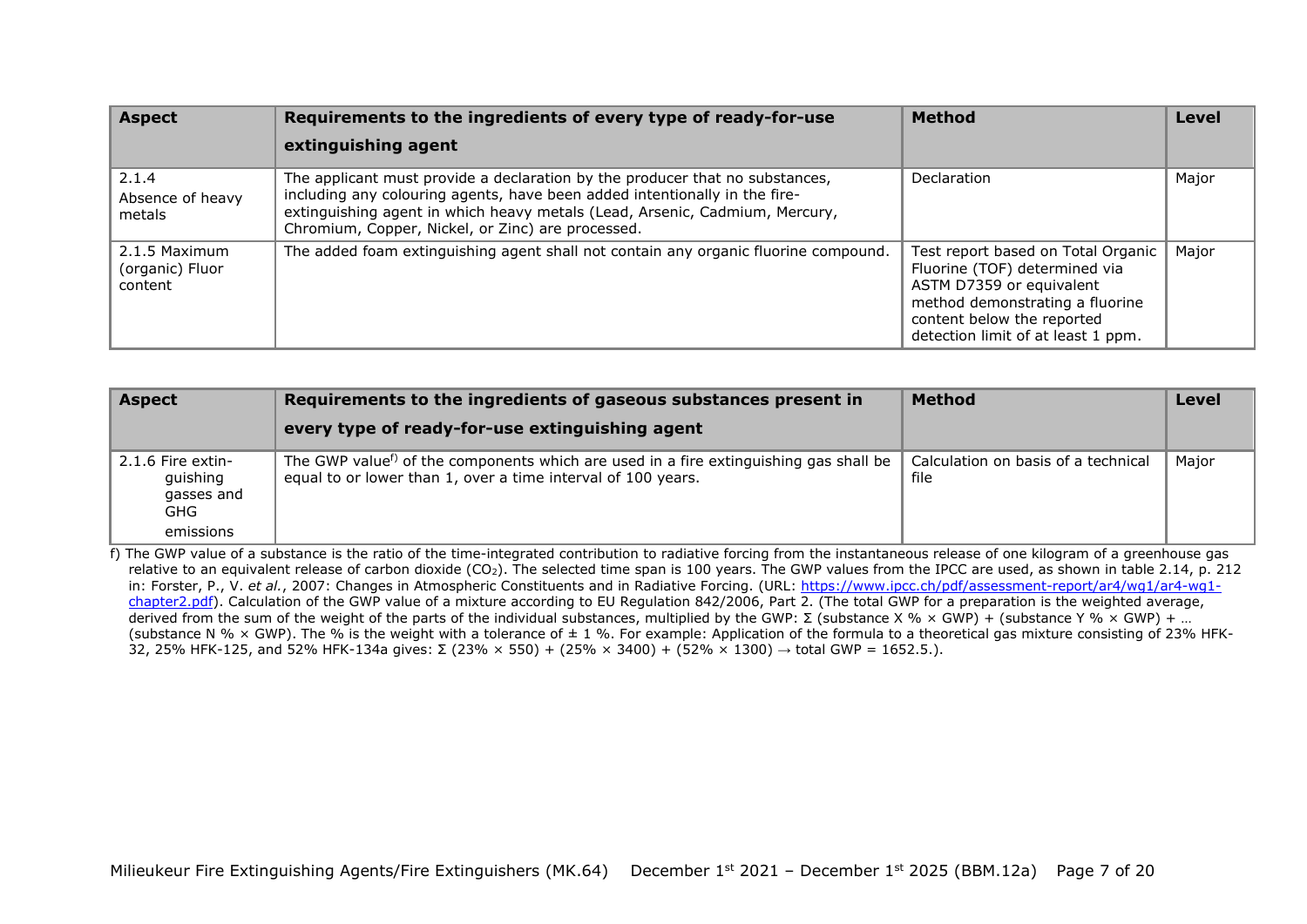## <span id="page-7-0"></span>**2.2 Requirements for re-use**

| <b>Aspect</b>                                          | <b>Requirements for waste disposal</b>                                                       | <b>Method</b>                                                                                                                                                                                                                        | <b>Level</b> |
|--------------------------------------------------------|----------------------------------------------------------------------------------------------|--------------------------------------------------------------------------------------------------------------------------------------------------------------------------------------------------------------------------------------|--------------|
|                                                        | companies                                                                                    |                                                                                                                                                                                                                                      |              |
|                                                        | (Note: applies to powder extinguishers only)                                                 |                                                                                                                                                                                                                                      |              |
| 2.2.1 Re-use of ABC and<br>BC extinguishing<br>powders | ABC extinguishing powders must contain at least<br>80% (m/m) of re-used extinguishing powder | - Signed declarations by supplier(s) of the waste extinguishing<br>powder and manufacturer of the powder extinguisher.<br>- Inspection of relevant document based on EU Regulation<br>1013/2006 and based on the production process. | Major        |

### **2.3 Functionality criteria**

| <b>Aspect</b>                                                                                                       | <b>Requirement</b>                                                                                                                                                                                                                                                   | <b>Method</b>                                                                                                                                                                                                                      | Level |
|---------------------------------------------------------------------------------------------------------------------|----------------------------------------------------------------------------------------------------------------------------------------------------------------------------------------------------------------------------------------------------------------------|------------------------------------------------------------------------------------------------------------------------------------------------------------------------------------------------------------------------------------|-------|
| 2.3.1<br>Functionality of portable<br>extinguishers                                                                 | Portable extinguishers (upto 20 kg) shall have a valid<br>'Rijkskeurmerk', or shall comply with the EN 3.                                                                                                                                                            | Technical file; for The Netherlands<br>Rijkstypekeurmerk (Dutch type approval label)<br>with reference to the register of the Dutch NCP<br>(Nationaal Centrum voor Preventie) or a<br>research report proving compliance with EN 3 | Minor |
| 2.3.2<br>Functionality of wheeled<br>extinguishers                                                                  | Wheeled extinguishers shall comply with EN 1866-2.                                                                                                                                                                                                                   | Technical file, independent research rapport<br>proving compliance with EN 1866-2                                                                                                                                                  | Minor |
| 2.3.3<br>Functionality of foam extinguishing<br>concentrate                                                         | Foam extinguishing concentrates shall comply with the<br>relevant requirements of EN 1568 1, 2, 3 of 4.                                                                                                                                                              | Technical file, independent research report<br>proving compliance with EN 1568.                                                                                                                                                    | Minor |
| 2.3.4<br>Functionality of inert and chemical<br>extinguishing gasses for fire fighting<br>installations (incl. CO2) | The applying organization shall be in the possession of<br>documents of the supplier which indicate:<br>- applied inert and chemical gasses comply with<br>ISO 14520;<br>- CO2 extinguishing gasses comply with VdS 2093<br>"Richtlinien für C02-Feuerlöschanlagen". | Technical file, independent research reports<br>proving compliance with<br>ISO-14520, or VdS 2093                                                                                                                                  | Minor |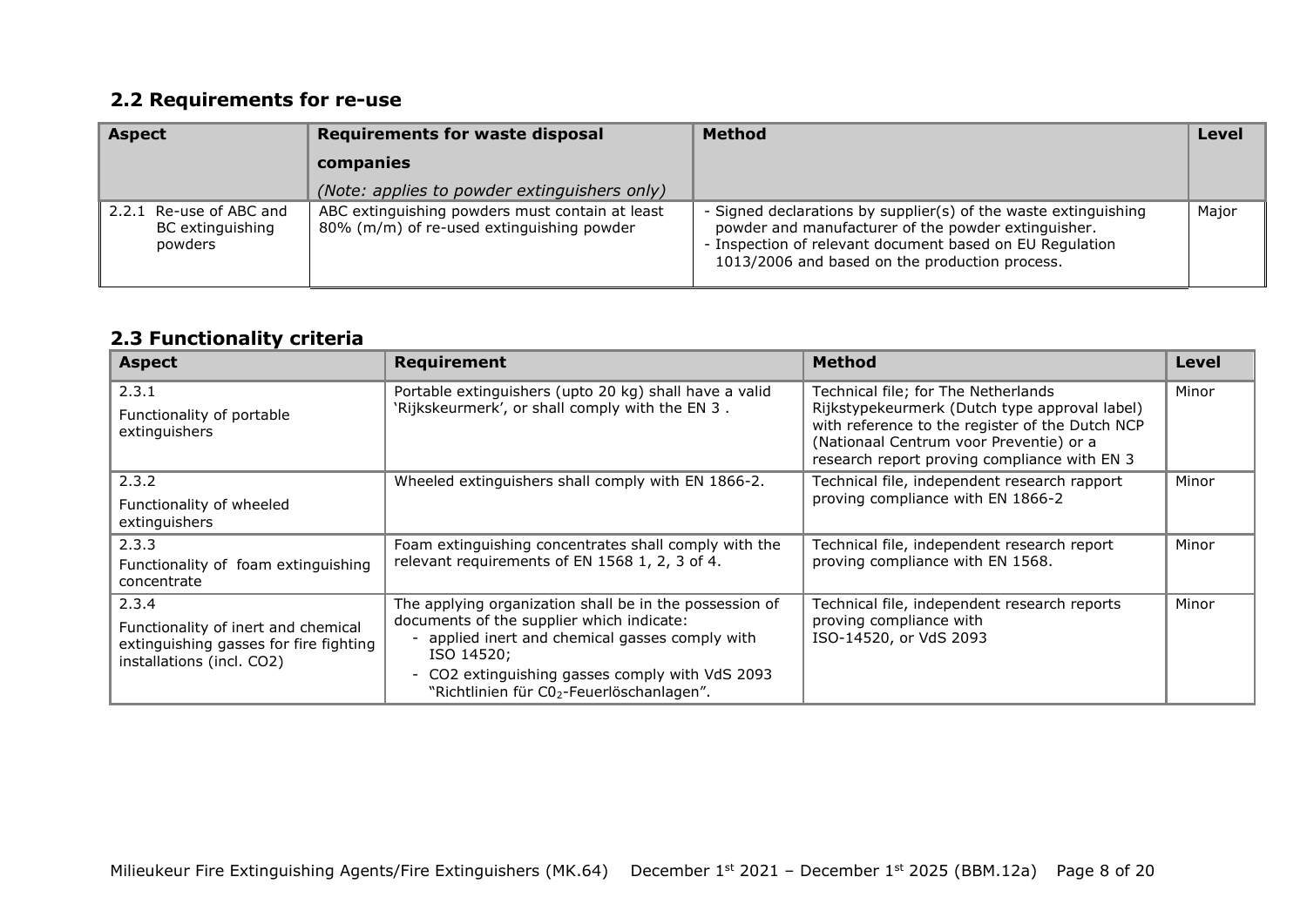## <span id="page-8-0"></span>**2.4 Communication criteria**

| <b>Aspect</b>                                 | <b>Requirement</b>                                                                                                                                                                                                                                                                                                                                                                                                                                                                                                                                                                                                                                                                                                                                                                                                                                                                                                                                                                                                                                                                                                                                                                                                                                                                                                                                                                                                                                                                                                                                                                                                                                                                                                                                                                                                                                                                                                                                                                                                                                                                                                                                                                                                                                                                                                                                                                                       | <b>Method</b>                                                                                                                                                                                                                                                                                                                                                                                                                                                                                                                                                                                                                                                                                                            | <b>Level</b> |
|-----------------------------------------------|----------------------------------------------------------------------------------------------------------------------------------------------------------------------------------------------------------------------------------------------------------------------------------------------------------------------------------------------------------------------------------------------------------------------------------------------------------------------------------------------------------------------------------------------------------------------------------------------------------------------------------------------------------------------------------------------------------------------------------------------------------------------------------------------------------------------------------------------------------------------------------------------------------------------------------------------------------------------------------------------------------------------------------------------------------------------------------------------------------------------------------------------------------------------------------------------------------------------------------------------------------------------------------------------------------------------------------------------------------------------------------------------------------------------------------------------------------------------------------------------------------------------------------------------------------------------------------------------------------------------------------------------------------------------------------------------------------------------------------------------------------------------------------------------------------------------------------------------------------------------------------------------------------------------------------------------------------------------------------------------------------------------------------------------------------------------------------------------------------------------------------------------------------------------------------------------------------------------------------------------------------------------------------------------------------------------------------------------------------------------------------------------------------|--------------------------------------------------------------------------------------------------------------------------------------------------------------------------------------------------------------------------------------------------------------------------------------------------------------------------------------------------------------------------------------------------------------------------------------------------------------------------------------------------------------------------------------------------------------------------------------------------------------------------------------------------------------------------------------------------------------------------|--------------|
| 2.4.1<br>Milieukeur logo<br>duurzami<br>keuze | Milieukeur is a registered quality mark of SMK and is intended for Milieukeur<br>certified products and services. Use of the logo by quality mark holders is<br>not obligatory. The following conditions apply to the use of the Milieukeur<br>(logo) and wording:<br>Application of the Milieukeur logo and wording is only permitted<br>after prior written permission from the certification body (CB).<br>Permission will be granted to the Milieukeur holder responsible for the<br>correct use of the Milieukeur logo and wording;<br>The use of the Milieukeur logo and wording is permitted on the certified<br>$\overline{\phantom{a}}$<br>products and/or on packaging, invoices and letterheads, and service-<br>related communications and on promotional material such as websites,<br>brochures and catalogues. A condition for this is that there is a<br>clear relationship with the certified products or services. Their<br>use for instance on the letterhead is not possible if the letterhead is<br>also used to communicate non-Milieukeur-certified products and<br>services:<br>Permitted (for example):<br>'Business X has Milieukeur for product/service Y';<br>Not permitted (for example): 'Business X has Milieukeur';<br>If a Milieukeur logo is used, the unique registration number allocated<br>by the CB must also be shown;<br>The unique registration number must always show the name or<br>$\overline{\phantom{a}}$<br>abbreviation of the CB;<br>The use of the Milieukeur logo and the unique registration number is<br>$\overline{\phantom{a}}$<br>only permitted in a business's own communications in relation to their<br>own products or services with Milieukeur; the Milieukeur logo can be<br>used with or without 'Een duurzame keuze' by the certificate holder in<br>communications.<br>The Milieukeur logo or wording must not exceed the size and impact of<br>the product, brand and/or trade name. Only communication and<br>presentation as a quality mark is permitted. Any suggestion that<br>Milieukeur is a trade mark is not permitted.<br>For requirements for (graphic) depictions of the logo please consult the<br>'Milieukeur logo guidelines'. These can be downloaded at: www.smk.nl or<br>requested at smk@smk.nl.<br>Milieukeur product information<br>If text about Milieukeur is placed on product packaging or in relation to a | Detection by inspection of:<br>- websites<br>- advertising brochures<br>- packaging<br>- advertisements<br>- posters<br>- etc.<br>Supervision by CB and SMK:<br>In order to retain trust in the<br>Milieukeur quality mark (for both<br>buyers, consumers and other quality<br>mark holders) the rules lodged for<br>the use of the Milieukeur name and<br>logo are adhered to. In this context<br>see the SMK general certification<br>conditions (Art.3 Word mark, logo,<br>and certificate) and lodging of the<br>collective word/image at the Benelux<br>Trademarks Office (12-08-<br>1992/registration number 0516647).<br>The general terms and conditions of<br>the Environmental Advertising Code<br>also apply. | Minor        |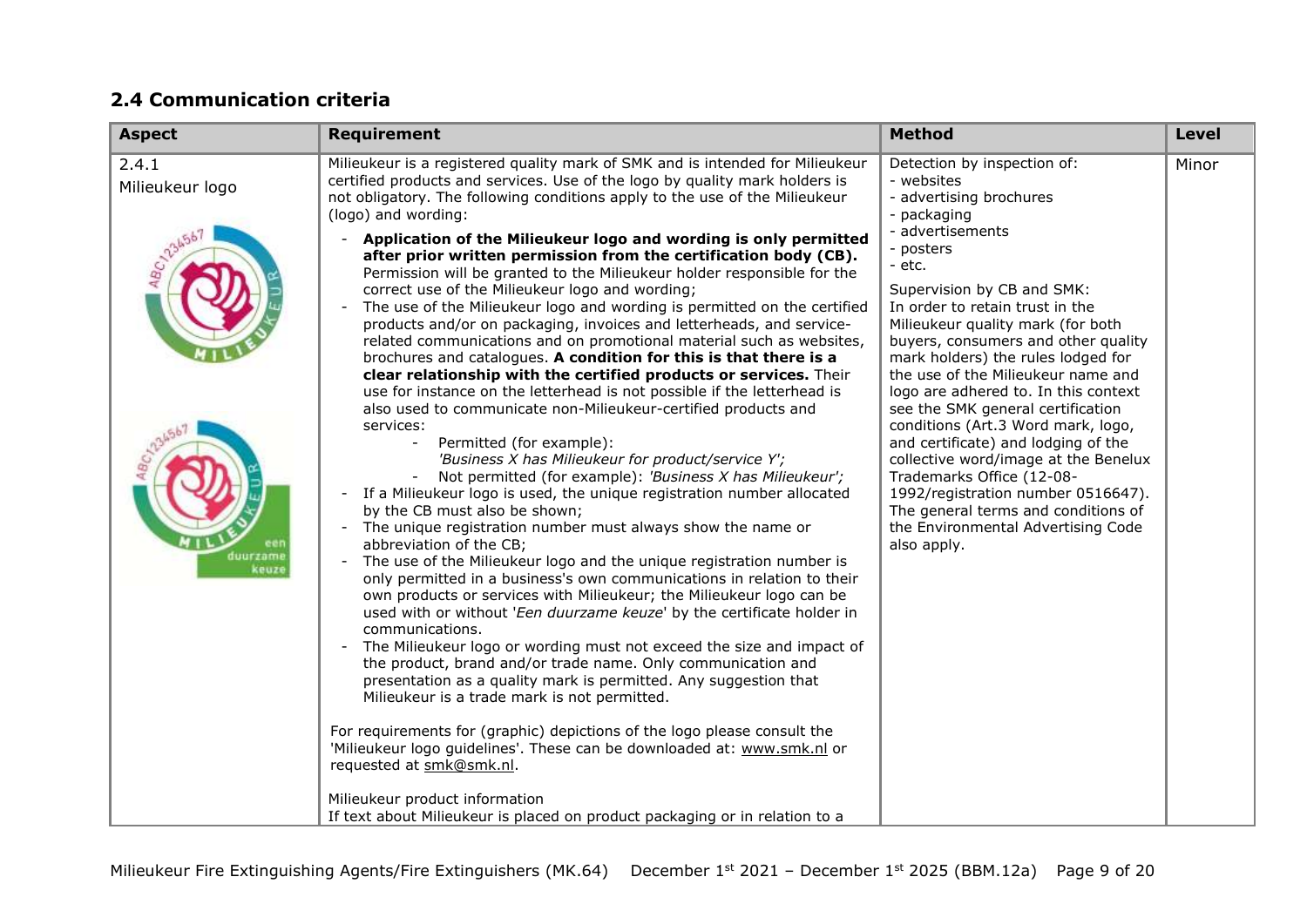| service, the following may be stated: 'The criteria of Milieukeur were<br>developed by SMK and are realised with the cooperation and input from<br>producers, retailers, government, scientists, environmentalists and<br>consumer organisations.' If you would like more information about<br>Milieukeur please contact, Bezuidenhoutseweg 105, 2 <sup>nd</sup> story,<br>2594 AC The Hague, or visit our website at www.smk.nl'. |  |
|------------------------------------------------------------------------------------------------------------------------------------------------------------------------------------------------------------------------------------------------------------------------------------------------------------------------------------------------------------------------------------------------------------------------------------|--|
| Milieukeur logo<br>Milieukeur is a registered quality mark of SMK and is intended for Milieukeur<br>certified products and services. The conditions of this certification scheme<br>apply to any application of the Milieukeur logo and wording.                                                                                                                                                                                   |  |
| Milieukeur - a sustainable choice<br>The slogan 'Milieukeur - een duurzame keuze' (Milieukeur - a sustainable<br>choice) is registered with the Slogan Committee of the Advertising<br>Association (GvR) under number 1001033.                                                                                                                                                                                                     |  |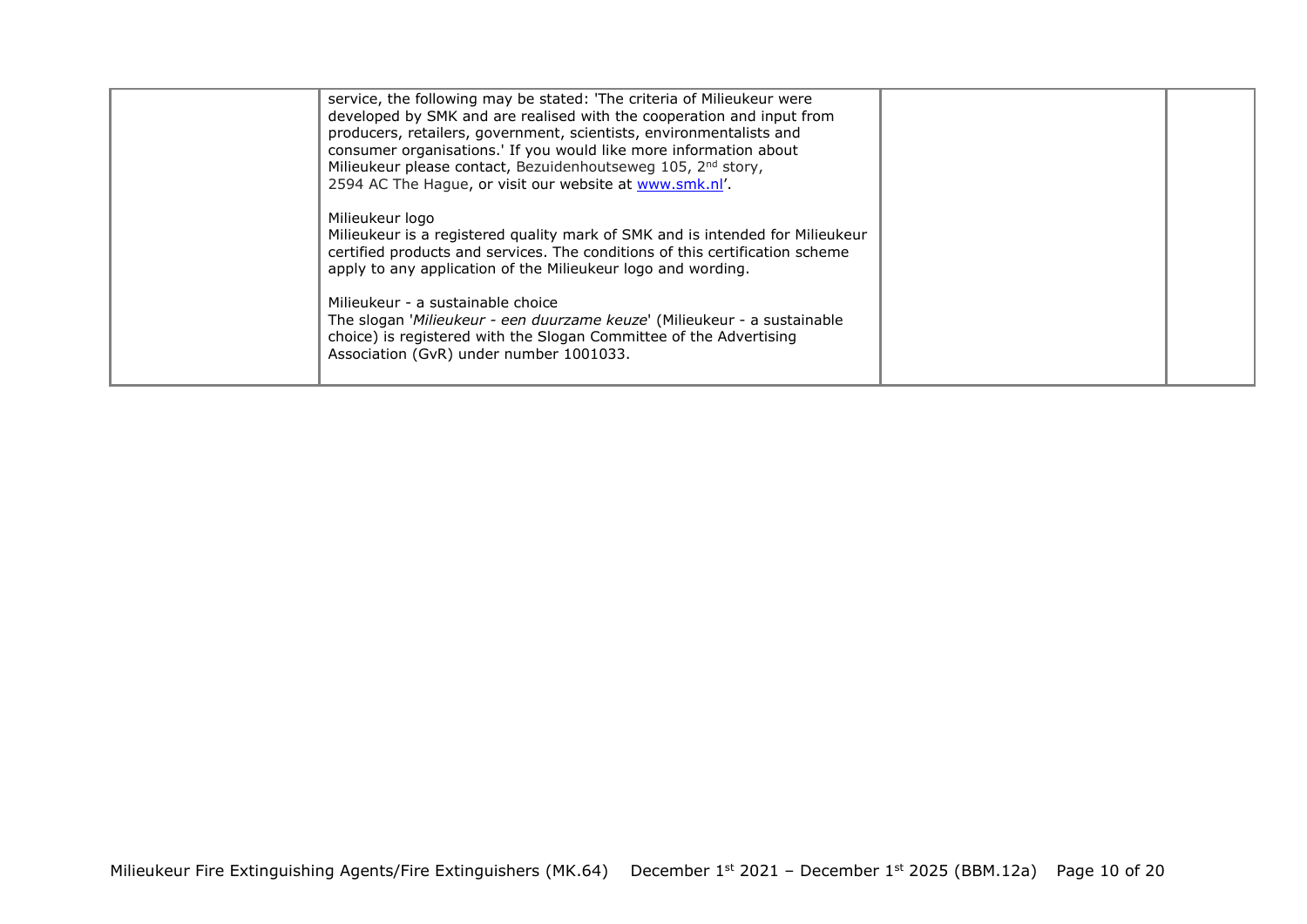| <b>Aspect</b>                         | <b>Requirement</b>                                                                                                                                                                                                                                                                                                                                                                                                                                                                                                                                                                                              | <b>Method</b>                                                                                                                                                                                                                                                                                                                                                                                                   | <b>Level</b> |
|---------------------------------------|-----------------------------------------------------------------------------------------------------------------------------------------------------------------------------------------------------------------------------------------------------------------------------------------------------------------------------------------------------------------------------------------------------------------------------------------------------------------------------------------------------------------------------------------------------------------------------------------------------------------|-----------------------------------------------------------------------------------------------------------------------------------------------------------------------------------------------------------------------------------------------------------------------------------------------------------------------------------------------------------------------------------------------------------------|--------------|
| claims an logos                       | 2.4.2 Other environmental If any environmental claims other than Milieukeur or other environmental logos are<br>shown with the Milieukeur logo, prior written approval from SMK is required.<br>The environmental advertising code Milieu Reclame Code must be complied with, in<br>particular with regard to designations and symbols in Article 7, 'aanduidingen en<br>symbolen'.                                                                                                                                                                                                                             | Observation by inspection of:<br>- websites<br>- advertising brochures<br>- packaging<br>- advertisements<br>- posters<br>- etc.                                                                                                                                                                                                                                                                                | Minor        |
| 2.4.3 Information about<br>Milieukeur | If information about Milieukeur is provided on the product, a written permission of SMK<br>shall be obtained.                                                                                                                                                                                                                                                                                                                                                                                                                                                                                                   | Observation by inspection of<br>website and written<br>permission of SMK                                                                                                                                                                                                                                                                                                                                        | Minor        |
| 2.4.4 Complaint file                  | The Milieukeur holder has a complaints file pertaining to Milieukeur products, concerning<br>as a minimum:<br>A documented procedure for registering complaints.<br>An obligatory registration, handling and settlement of complaints about<br>products/services with the Milieukeur logo / in direct relation to the certification<br>scheme in question.<br>Complaints recorded within two working days of receipt.<br>Complaint is recorded with serial number, date, complainant's name, brief<br>description of the settlement incl. time limit, date of settlement.<br>Registrations filed for two years. | Minimum annual re<br>inspection <sup>a)</sup> of presence of file<br>and implementation of<br>procedure                                                                                                                                                                                                                                                                                                         | Minor        |
| 2.4.5 Product<br>specifications       | An infra-red spectrum analysis of the product must be carried out during initial<br>inspection. After that, every other year an infra-red spectrum analysis must be carried<br>out (periodic product evaluation).<br>In case of product changes, the company shall inform the CB of its intention to change<br>(certain specifications of) the certified product, or to change (possibly) relevant aspects<br>related to the certification requirements (for example a change in the production<br>process) b).                                                                                                 | - Inspection presence of<br>infra-red spectrum<br>analysis report<br>and<br>during the periodic<br>product evaluation,<br>laboratory experts must<br>make an expert<br>judgement as to whether<br>the infra-red spectrum<br>concerns the same<br>product specifications.<br>Inspection on-site in the<br>factory with regards to<br>monitoring preparation<br>methods during the actual<br>preparation of fire- | Minor        |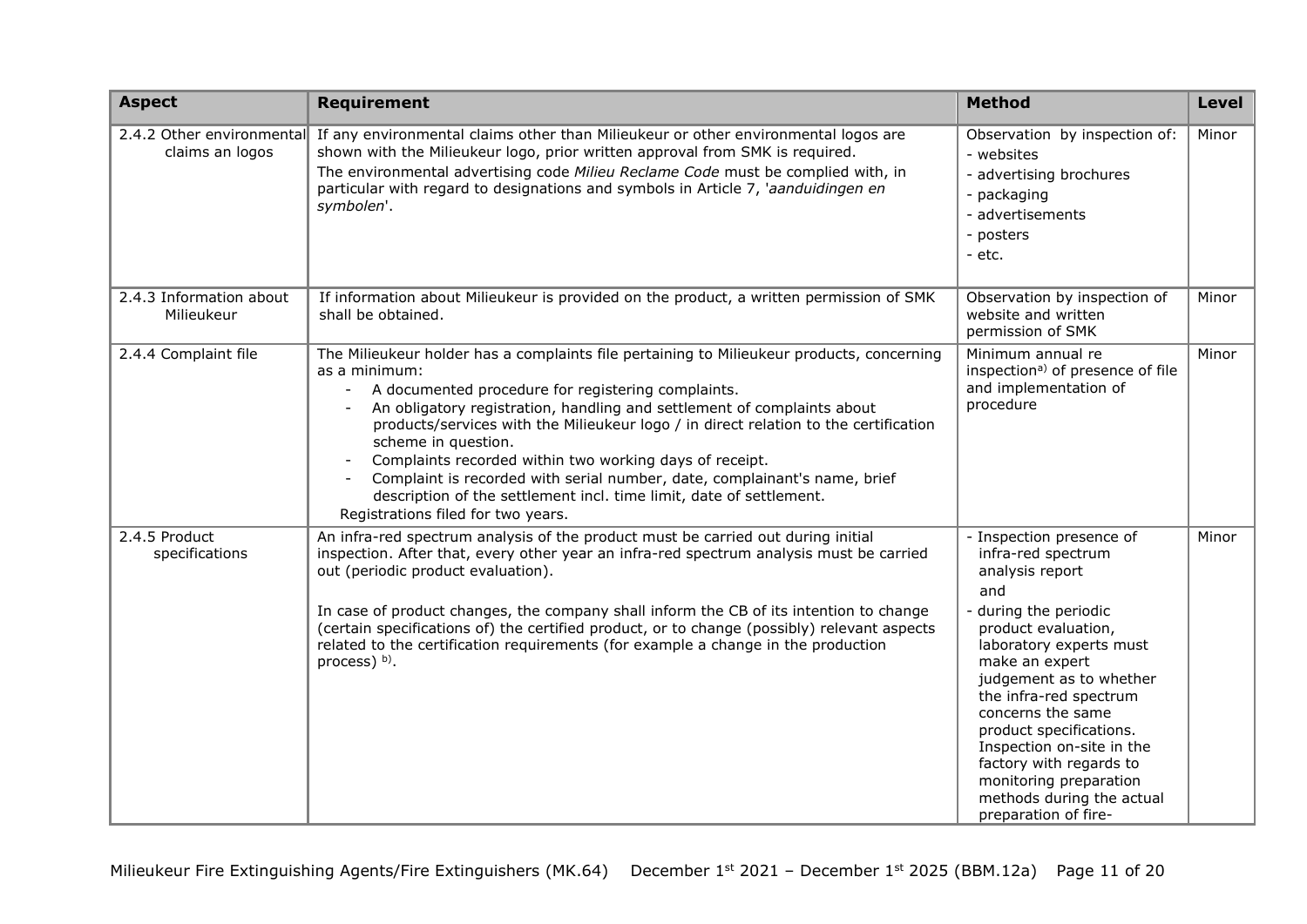|                                                  |                                                                                                                                                                                                                                                                                                                                                                                                                                                                                | extingui-shing agents<br>apply as an alternative<br>periodic product<br>evaluation method to<br>demonstrate that it still<br>concerns the same<br>product (see section 3.1)<br>- annual re inspection of<br>product changes have<br>been announced<br>beforehand (random<br>product evaluation <sup>c)d)</sup> ) |       |
|--------------------------------------------------|--------------------------------------------------------------------------------------------------------------------------------------------------------------------------------------------------------------------------------------------------------------------------------------------------------------------------------------------------------------------------------------------------------------------------------------------------------------------------------|------------------------------------------------------------------------------------------------------------------------------------------------------------------------------------------------------------------------------------------------------------------------------------------------------------------|-------|
| 2.4.6 Information on fire<br>class               | With or on the product shall be described in the official local language of the country<br>where the product is offered for sale the fire classes the product is suitable for (conform<br>EN 3 or equivalent).                                                                                                                                                                                                                                                                 | Observation                                                                                                                                                                                                                                                                                                      | Minor |
| 2.4.7 Product information<br>on waste collection | Information describing the location of the collection site(s) (at least for powder<br>extinguishers) of the Milieukeur holder in order to collect any waste discharged from the<br>product during maintenance and/or to collect the product upon expiry must be provided<br>with or on the certified fire extinguisher, in the official local language of the country<br>where the product is available for sale. This information may also be provided online <sup>e)</sup> . | Observation                                                                                                                                                                                                                                                                                                      | Minor |
| 2.4.8 Product information<br><b>PFAS</b>         | The foam fire extinguishing apparatus must state clearly: "This product does not contain<br>any PFAS".                                                                                                                                                                                                                                                                                                                                                                         | Observation                                                                                                                                                                                                                                                                                                      | Minor |

a) Following a complaint, the CB has the right to start an independent research.

b) The CB determines whether further inspection is necessary. If a change still has to be investigated, the certification is suspended by the CB. If a change causes a nonconformity, or the product is not within the scope of the certification scheme, the certificate is suspended or terminated.

c) The CB chooses, without prior notice, one aspect of the product or production process, on which product evaluation is performed.

d) Samples shall be taken by the CB, or by an independent organisation under the supervision of, or commissioned by the CB (see Section 3.2).

e) In the Netherlands, at least the following is mentioned:

- After product shelf life, the product must be handed over to, or refilled by an authorized service company;

- After 20 years, the fire extinguisher should be handed over to a chemical waste centre or to an authorized service company.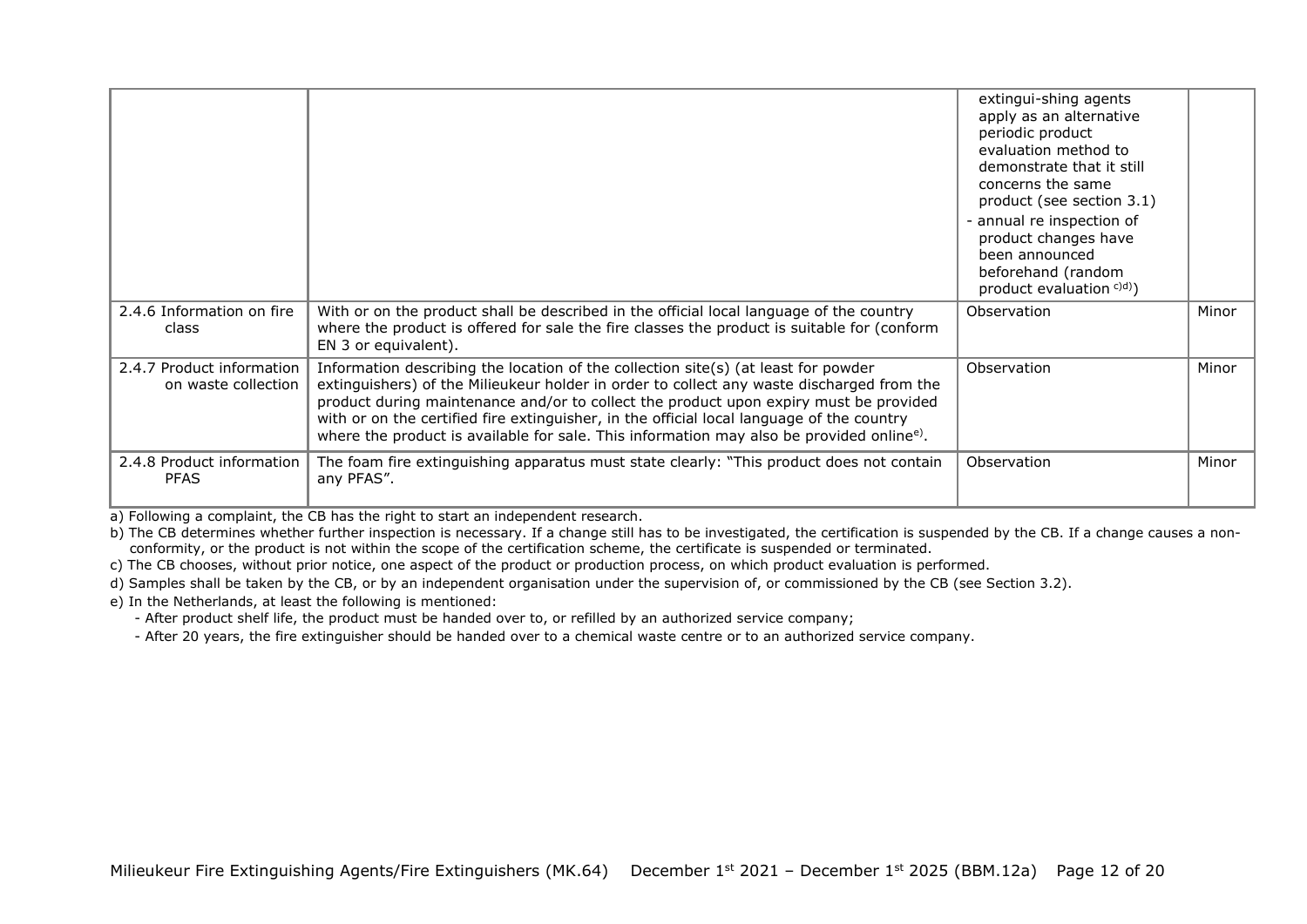## <span id="page-12-0"></span>**3. Requirements on the certification procedure**

### <span id="page-12-1"></span>**3.1 Inspection method of the Certifying Body**

The inspection process by the CI is demonstrably compliant with NEN-EN-ISO/IEC 17020:2012 (Section 7.1). If reference is made to a 'standardized testing method', the sampling method and sample size shall also be according the 'standardized testing method'. If no sample size method is mentioned, the following applies (in general): two samples shall be taken; one of these samples shall be used for the purpose of determining the test results. The second sample shall serve as a reference sample in case the assessment results are questioned and doubted. The assessment report shall establish sufficient proof that the used samples are representative for the to-be-certified product. To this end, the sample shall be taken by the CB, or by an independent organisation under the supervision of, or commissioned by the CB. The CB possesses a documented procedure for taking and managing samples. The general inspector or product inspector concerned must be able to take samples according to this procedure. If questions arise on the test results, the results obtained with the analyses of the reference sample shall take precedence over the first test results.

If the inspection is based on administrative records of the applicant, the sample shall cover a period of at least one month.

The 'technical file' should include statements of third party laboratory investigations and/or of third party verified data e.g. on design, construction, specifications of materials, and certificates of suppliers (registered by the applying manufacturer). For colouring and aromatic substances, a supplier's testimony that the criteria / requirements are met is sufficient. When the applicant is required to provide declarations, documentation, analyses, test reports or other evidence to demonstrate compliance with the criteria, these may originate from the applicant and/or their supplier(s).

Should all or part of the investigation focus on laboratory investigation, the CB must verify whether the laboratory concerned:

- is recognised by the Dutch Accreditation Council or an equivalent certifying body that is affiliated with the International Accreditation Forum (IAF), and/or the European co-operation for Accreditation (EA) according to ISO 17025 or an equivalent international standard. As part of this, at least the scope of the accreditation in terms of field of action, technology, and testing methods must correspond to the tests specified in this certification scheme
- or
- demonstrably complies with the applicable ISO 17025 standards or Good Laboratory Practice. The CB maintains a record of laboratories that have not been accredited. This record includes a reasoning and account as to why these laboratories feature in the record. The CB carries out a test in these laboratories twice a year in order to ensure that the laboratory continues to operate according to at least the applicable ISO 17025 standards.

The CB uses a procedure which monitors and assesses how the laboratories operate. The concerned product inspector is able to identify any risks to the independence of the investigation.

Laboratory results received prior to the request for certification are valid for a maximum period of fouryears prior.

If necessary, the certification body may request additional documentation, carry out independent checks or send a witness to a laboratory for verification purposes, or reference can be made to specific laboratory results.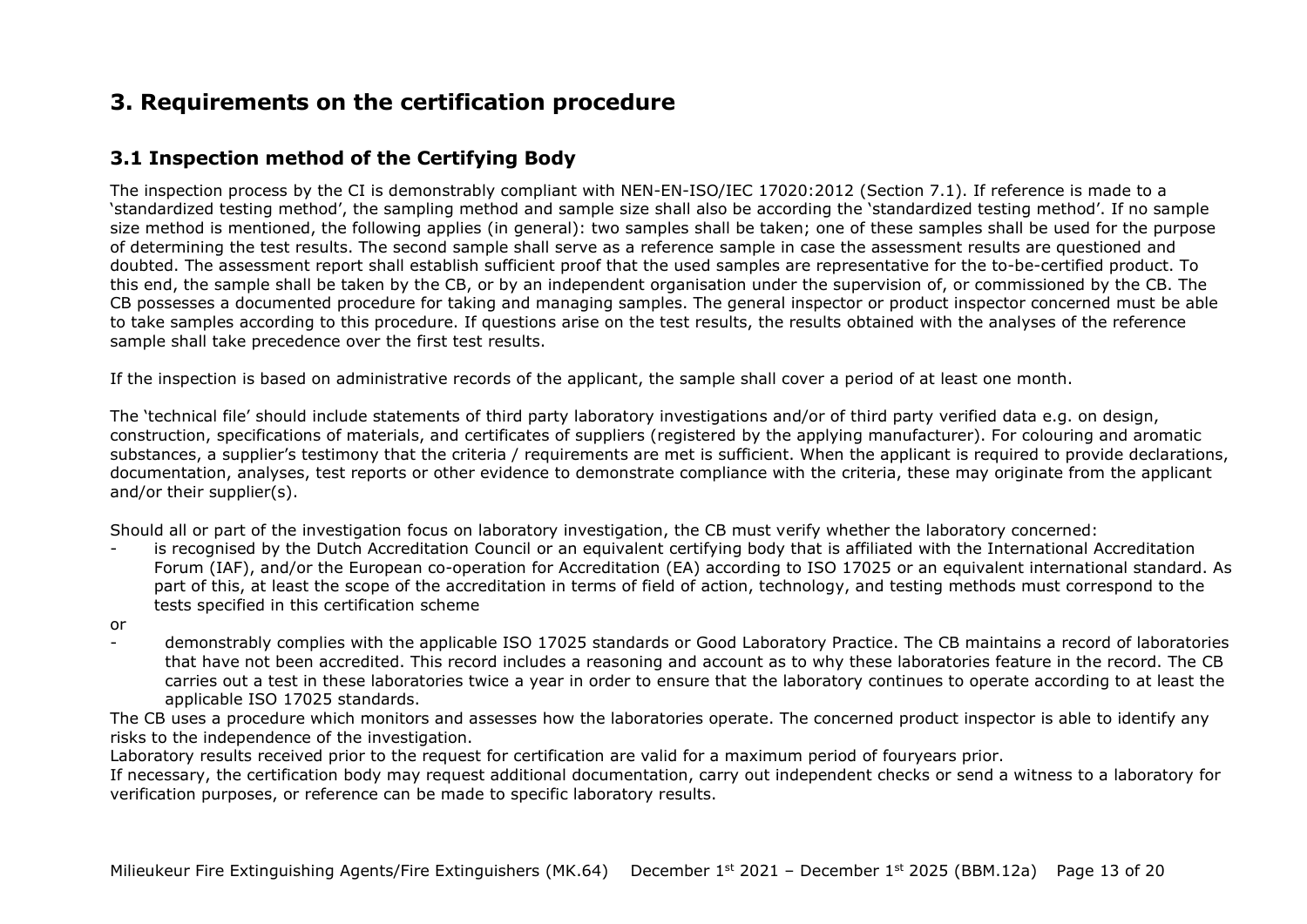The CB shall assess in an initial inspection if all requirements stated in the scheme are met. With "the initial inspection" is meant inspections executed before the product is certified. The initial inspection can consist of more than one procedure. Thereafter, an annual inspection must take place by the CI. In the case of an annual inspection, it should be shown that the same product is still the same. The CI checks whether all the requirements are met, with the exception of the inspection of the infra-red spectrum that is monitored every other year (periodic product evaluation: see below).

During initial inspection and after that during the periodic product evaluation, an infra-red spectrum analysis report, performed by an independent laboratory shall be submitted once every two years (communication requirement 2.4.5). As far as is possible, the infrared spectrum analyses must be carried out by one single institute, each time using the same instrument. For the initial inspection and the periodic product evaluation, one sample shall be taken by the CB according to the documented procedure of the CI for sampling and management, in accordance with NEN-EN-ISO/IEC 17020:2012 (art. 7.1.4 and art. 7.2.1), or by an independent organisation under the supervision of the CB, or commissioned by the CB, during a physical inspection, or directly from the market, or from the company's trade / warehouse stocks. Due to the limited shelf life of the product, no reference sample is taken and retained in this specific case. The annual inspection shall determine if the certified product is still precisely the same The laboratory experts must make an expert judgement as to whether it concerns the same fire extinguisher. They do this by comparing the points at which the graph peaks, i.e. the wave numbers on the X-axis in a range of infrared spectra. The precise height of the peak is less relevant in this case. The infrared spectrum during the initial testing acts as a base spectrum. The inspection procedures on-site in the factory with regards to monitoring preparation methods during the actual preparation of fire-extinguishing agents apply as an alternative periodic product evaluation method to demonstrate that it still concerns the same product. Additionally the customer complaint files need to be evaluated (communication requirement 2.4.4).

The inspection method encompasses an inventory list check, including inspections on e.g. raw materials, suppliers, identification and input data, procurement and other administrative data. After granting Milieukeur, company inspections can be carried out ('interim inspections').

## <span id="page-13-0"></span>**3.2 Evaluation method of the Certifying Body**

In the case of annual and interim inspection inspections, there is an insufficient result if the search result deviates from the requirement in a negative way. The criteria can be of one of three levels: **minor, major, and critical major**. A deviation established in the environmental requirements during the annual and interim checks for this certification scheme constitutes a major deviation. A deviation concerning requirements for the communications constitutes a minor deviation. In this certification scheme there are no deviations that constitute a critical major.

#### <span id="page-13-1"></span>**3.3 Period of transition**

A period of transition may be instigated to give existing certificate holders the opportunity to implement the new requirements after revision of the certification scheme. Within a transition period the certificate holders have the option to base the inspections on either the previous certification scheme or the existing certification scheme. New certificate holders must always comply with the current certification scheme. At the inspection following the completion of the transit period the criteria from the current certification scheme must be met. A transition period of 12 months applies for this revised certification scheme.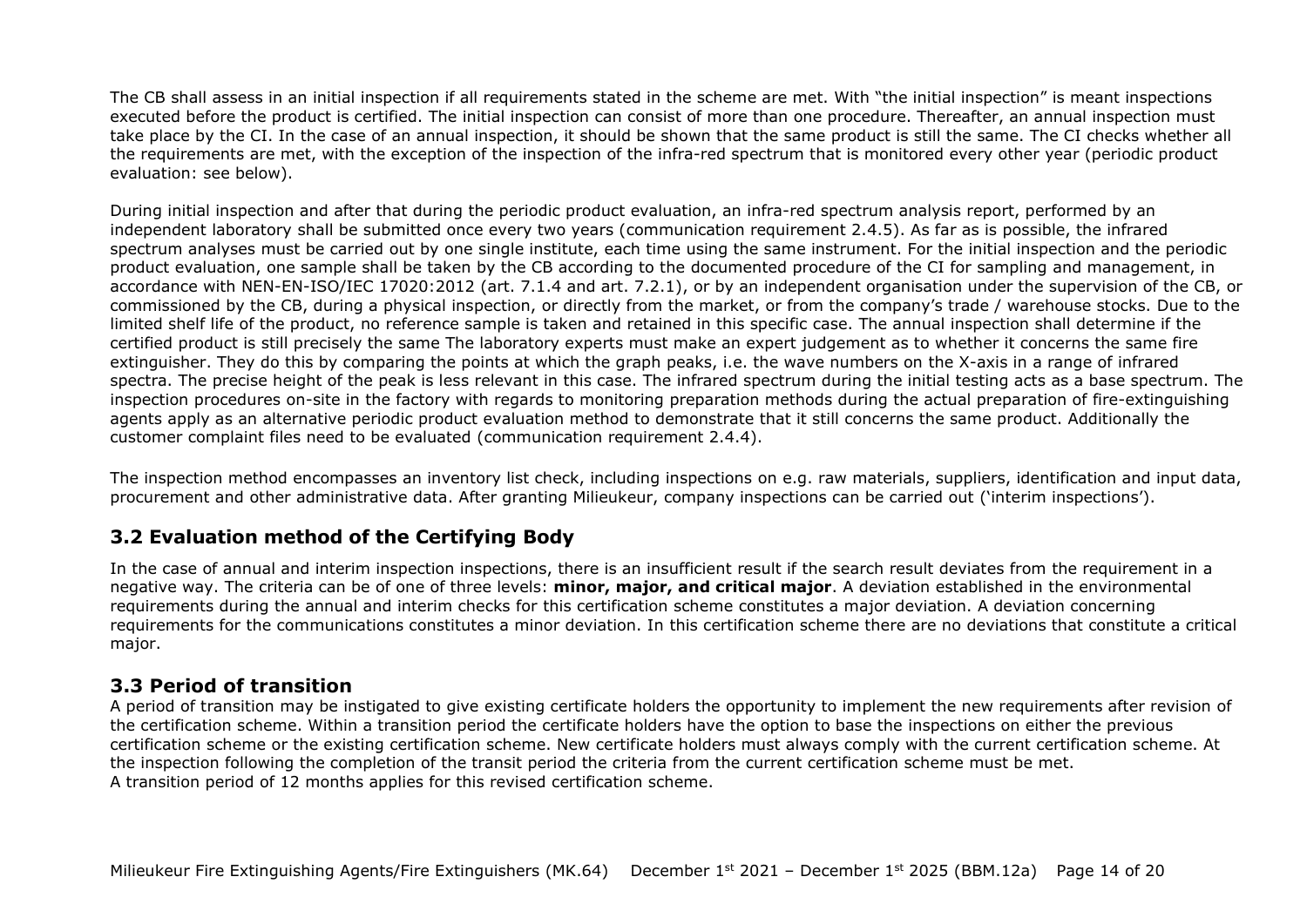## <span id="page-14-0"></span>**Annex 1: Model contract for transfer between EU Member States and for shipment to EU Member States (Article 5 of Regulation 1013/2006)**

*The Netherlands has compiled the same type of documents for the transport of waste within the Netherlands and for cross-border waste transport. Requirements arising under Regulation 1013/2006 also apply within the Netherlands.* 

Name [Name person who arranges the shipment] Name: [Name authorized representative] Street: [Street and number] Postal code: [Postal code]<br>City: [City] [City] Country: [Country]

Hereinafter referred to as **'the notifier'**

Name: [Name consignee] Name: [Name authorized representative] Street: [Street] Postal code: [Postal code] City: [City] Country: [Country]

Hereinafter referred to as 'the consignee'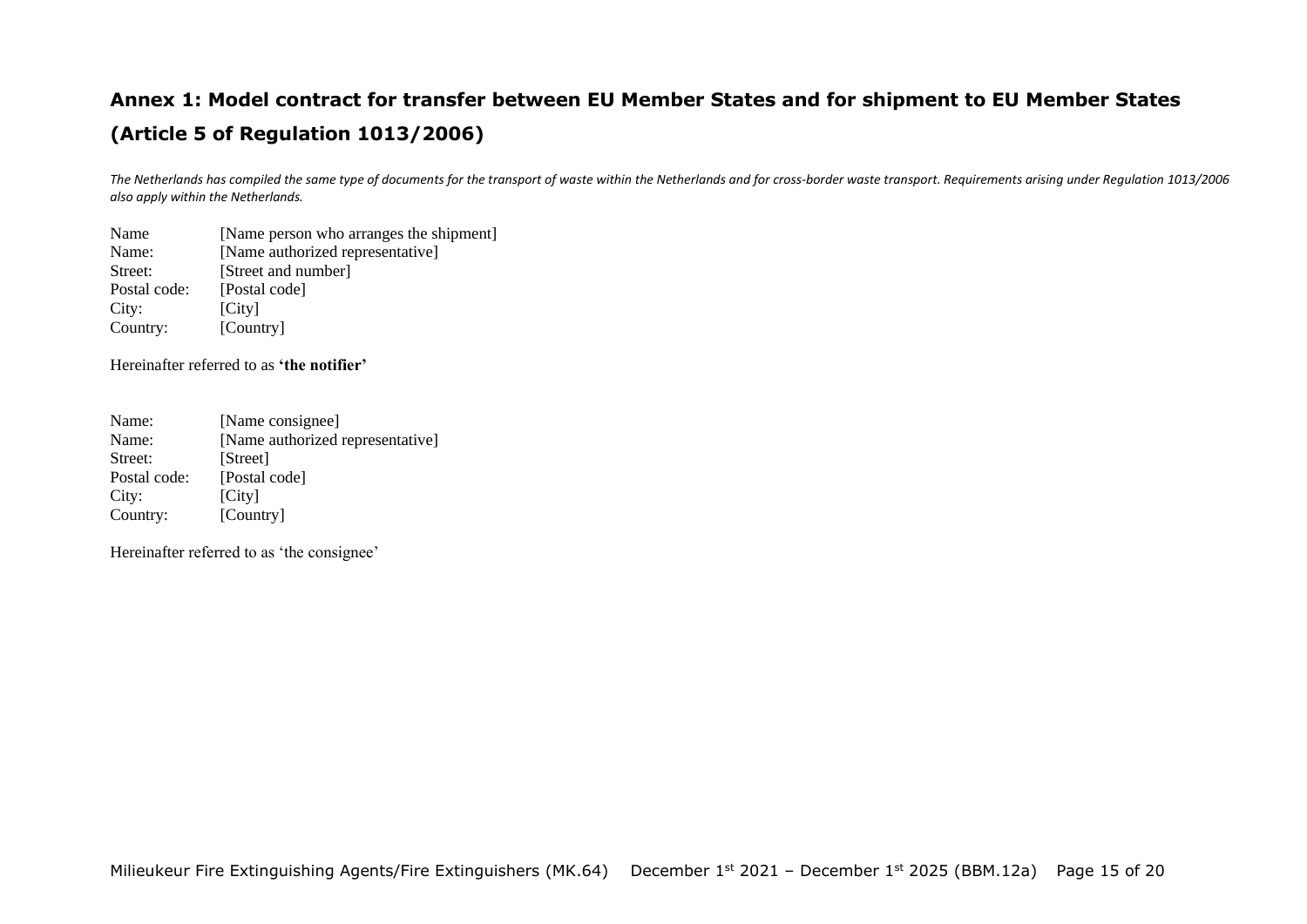#### *Whereas:*

− for the shipment of waste to

[Country of destination] the notifier submits a notification document with registration number [Number of the notification];

- − Article 5 of Regulation (EC) 1013/2006 on shipments of waste (hereinafter referred to as 'WSR'), where relevant, provides that:
	- 1. All shipments of waste for which notification is required shall be subject to the requirement of the conclusion of a contract between the notifier and the consignee for the recovery or the disposal of the notified waste.
	- 2. The contract shall be concluded and effective at the time of notification and for the duration of the shipment until a certificate is issued in accordance with Article 15(e), Article 16(e) or, where appropriate, Article 15(d).
	- 3. This contract shall include obligations:
		- a) on the notifier to take the waste back if the shipment or the recovery or disposal has not been completed as intended or if it has been effected as an illegal shipment, in accordance with Article 22 and Article 24(2),
		- b) on the consignee to recover or dispose of the waste if it has been effected as an illegal shipment, in accordance with Article 24(3), and
		- c) on the facility to provide, in accordance with Article 16(e), a certificate that the waste has been recovered or disposed of, in accordance with the notification and the conditions specified therein and the provisions of this Regulation.
- − the notifier and the consignee in a separate agreement already agreed for the consignee to process the waste referred to in the first consideration, in the way referred to under Article 1 of this contract.
- − this contract may be applicable to both a shipment for the purpose of an interim recovery or disposal and a shipment for the purpose of a non-interim recovery or disposal. To that end the contract includes most extensive obligations. The obligations imposed by the WSR in case of an interim recovery or disposal (Articles 3 and 4 of this contract) are only applicable in case of an actual interim action.
- − the notifier and the consignee conclude this contract in order to meet the obligations of Article 5 of the WSR. No other obligations shall be enforceable between the notifier and the consignee by virtue of this contract than the obligations resulting from Article 16(e), Article 22 subparagraphs 2 through 7 and Article 24 subparagraphs 2 through 4 of the WSR.

### *The parties have agreed as follows*

### *1. Processing of the waste*

Hereby the consignee declares that the shipped waste will be processed in the way as described in the notification with no. [Number of the notification].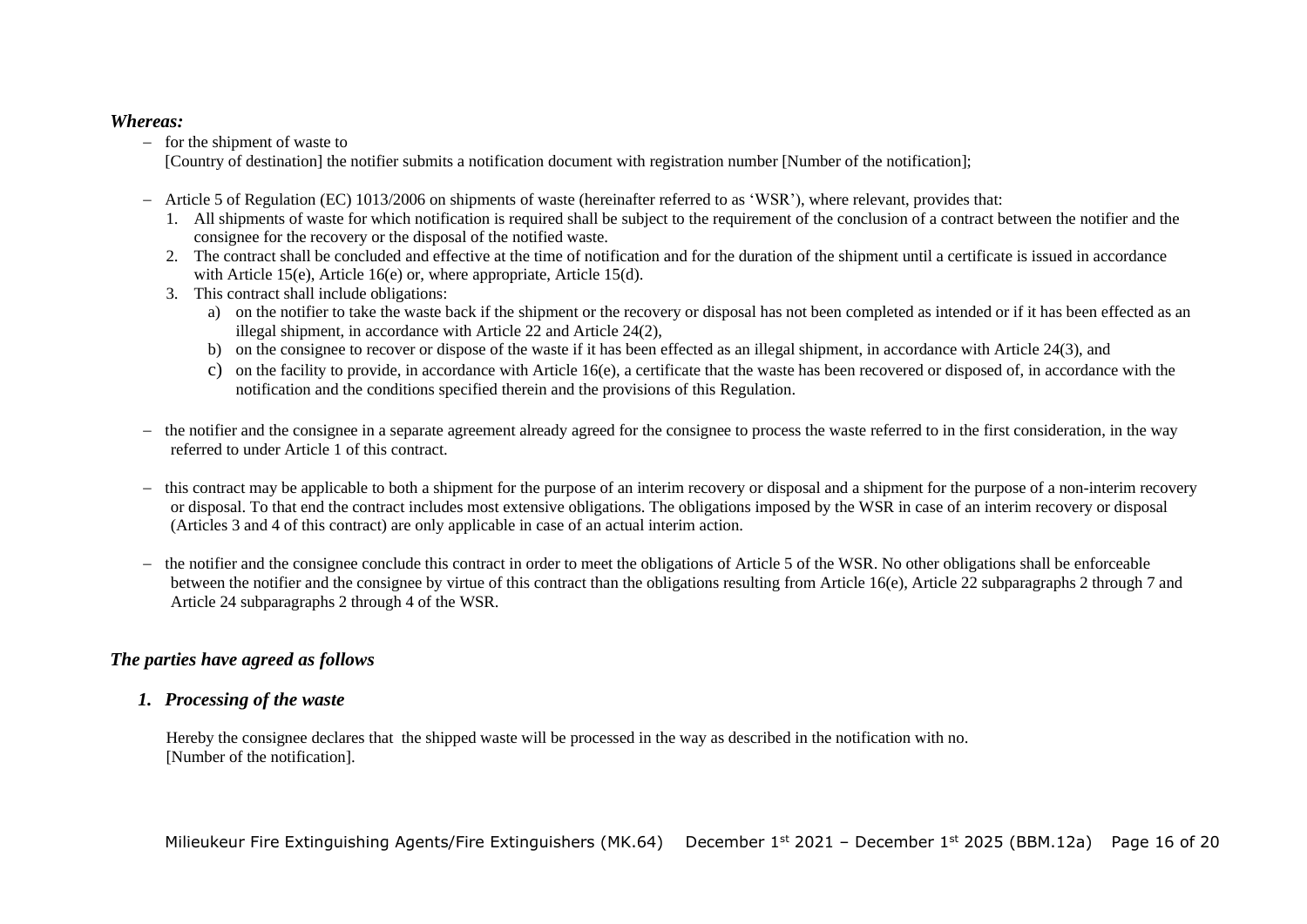#### *2. Certificate of processing after completion of recovery or disposal*

- 2.1 The facility receiving the waste shall, in accordance with Article 16 (e) of the WSR, issue to the notifier and to the competent authorities concerned, as soon as possible, but no later than 30 days after completion of the recovery or disposal, and no later than one calendar year following receipt of the waste, a certificate stating that the waste was recovered or disposed of in accordance with the notification, the conditions specified therein and the provisions of the WSR.
- 2.2 If the relevant authorities, in accordance with Article 9, subparagraph 7 of the WSR, indicated a shorter period to issue the certificate referred to in Article 2 (1) of this contract to the notifier and the competent authorities concerned, the certificate shall be issued within this period.

#### *3. Certificate of processing after interim recovery or interim disposal*

- 3.1 The facility receiving the waste shall, in accordance with Article 15 (d) of the WSR, issue to the notifier and to the competent authorities concerned, as soon as possible, but no later than 30 days after completion of the interim recovery or disposal, and no later than one calendar year following receipt of the waste, a certificate stating that the interim recovery or disposal was completed.
- 3.2 If the relevant authorities, in accordance with Article 9, subparagraph 7 of the WSR, indicated a shorter period to issue the certificate referred to in Article 3 (1) of this contract to the notifier and the competent authorities concerned, the certificate shall be issued within this period.

#### *4. Certificate by virtue of Article 15(e) of the WSR, new notification*

- 4.1 When a recovery or disposal facility which carries out an interim recovery or disposal operation delivers the waste for any subsequent interim or non-interim recovery or disposal operation to a facility in the country of destination, it shall, in accordance with Article 15(e) of the WSR, as soon as possible, but no later than one calendar year after the shipment of the waste for the interim or non-interim recovery or disposal, promptly transmit the certificate of non-interim recovery or disposal to the notifier and the competent authorities, identifying the shipment(s) to which the certificate(s) pertain(s).
- 4.2 The facility receiving the waste shall, when the shipped waste is destined for a facility located in another member state or a third country, submit a new notification in accordance with the provisions of the WSR, on the understanding that the provisions regarding the competent authorities concerned shall also be applicable to the competent authority of the initial country of dispatch.

#### *5. Take-back obligations of the notifier*

5.1 The notifier shall take back the waste when the shipment, the recovery or the disposal hereof was not completed as intended, as referred to in Article 22 of the WSR.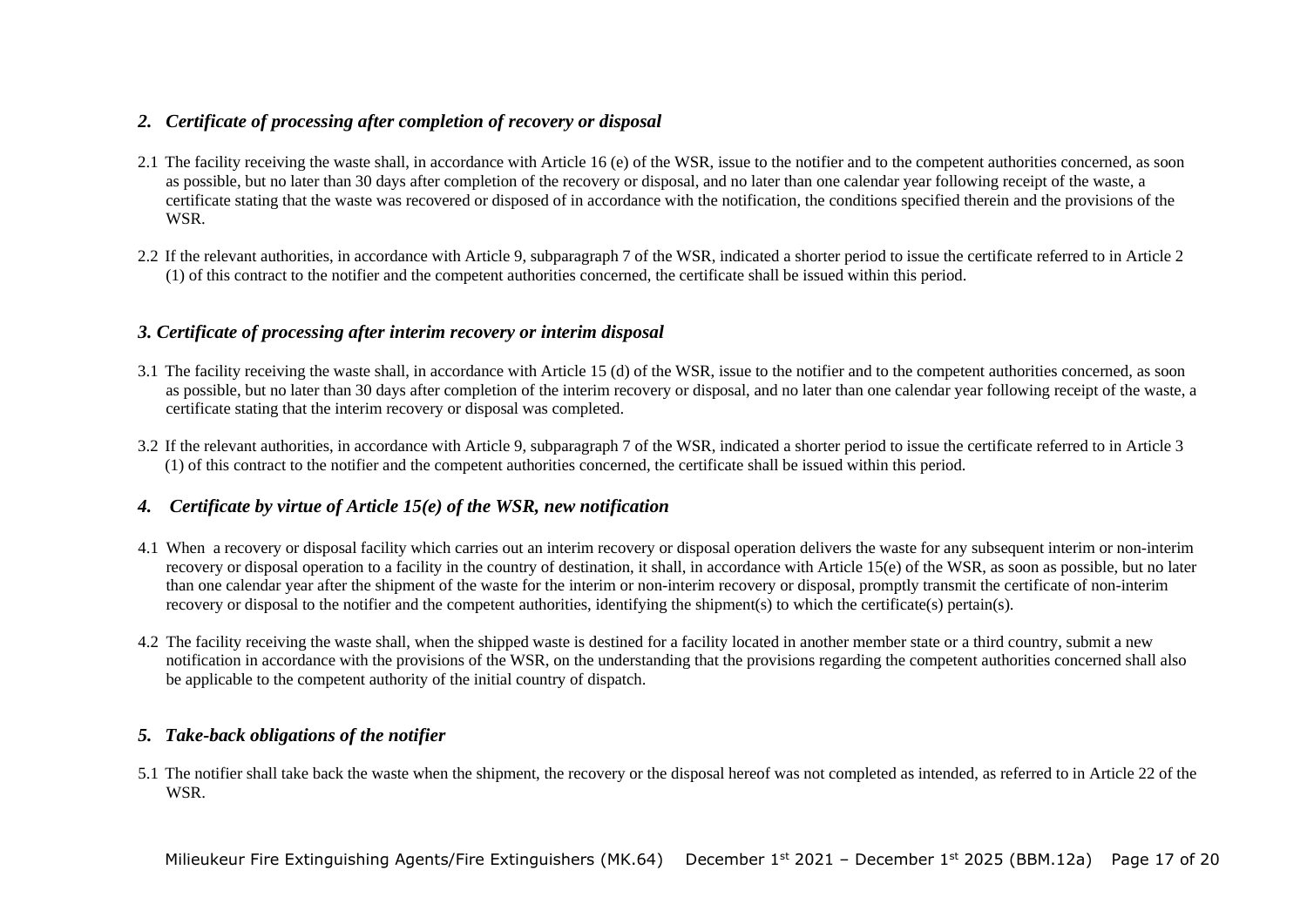The take-back of the waste by virtue of Article 22 of the WSR shall be effected within ninety days, or such other period as may be agreed by the competent authorities concerned.

5.2 The notifier shall take back the waste in case of an illegal shipment that is the responsibility of the notifier in accordance with Article 24 subparagraph 2 of the WSR. The take-back of the waste by virtue of Article 24 subparagraph 2 of the WSR shall be effected within thirty days, or such other period as may be agreed by

the competent authorities concerned.

5.3 For the take-back of the waste the notifier shall submit a new notification, unless the competent authorities concerned agree that a duly reasoned request by the initial competent authority of dispatch is sufficient.

#### *6. Processing obligations of the consignee by virtue of Article 24 subparagraph 3 of the WSR*

In case an illegal shipment of waste is the responsibility of the consignee, the consignee shall recover or dispose of the waste concerned in an environmentally sound way. The processing of the waste in such case shall take place within thirty days, or such other period as may be agreed by the competent authorities concerned.

#### *7. Other provisions*

- 1. In case the agreement between the notifier and the consignee on the processing of the waste concerned cannot be fulfilled by the consignee temporarily or permanently, the consignee shall forthwith inform the authority of destination hereof.
- 2. In accordance with Article 5 subparagraph 2 of the WSR this contract ends on the day after the receipt of all certificates as referred to in Article 4.1 or 2.1, and possibly Article 3.1, of this contract, by the notifier and the competent authorities concerned.

This contract shall not be terminated prematurely.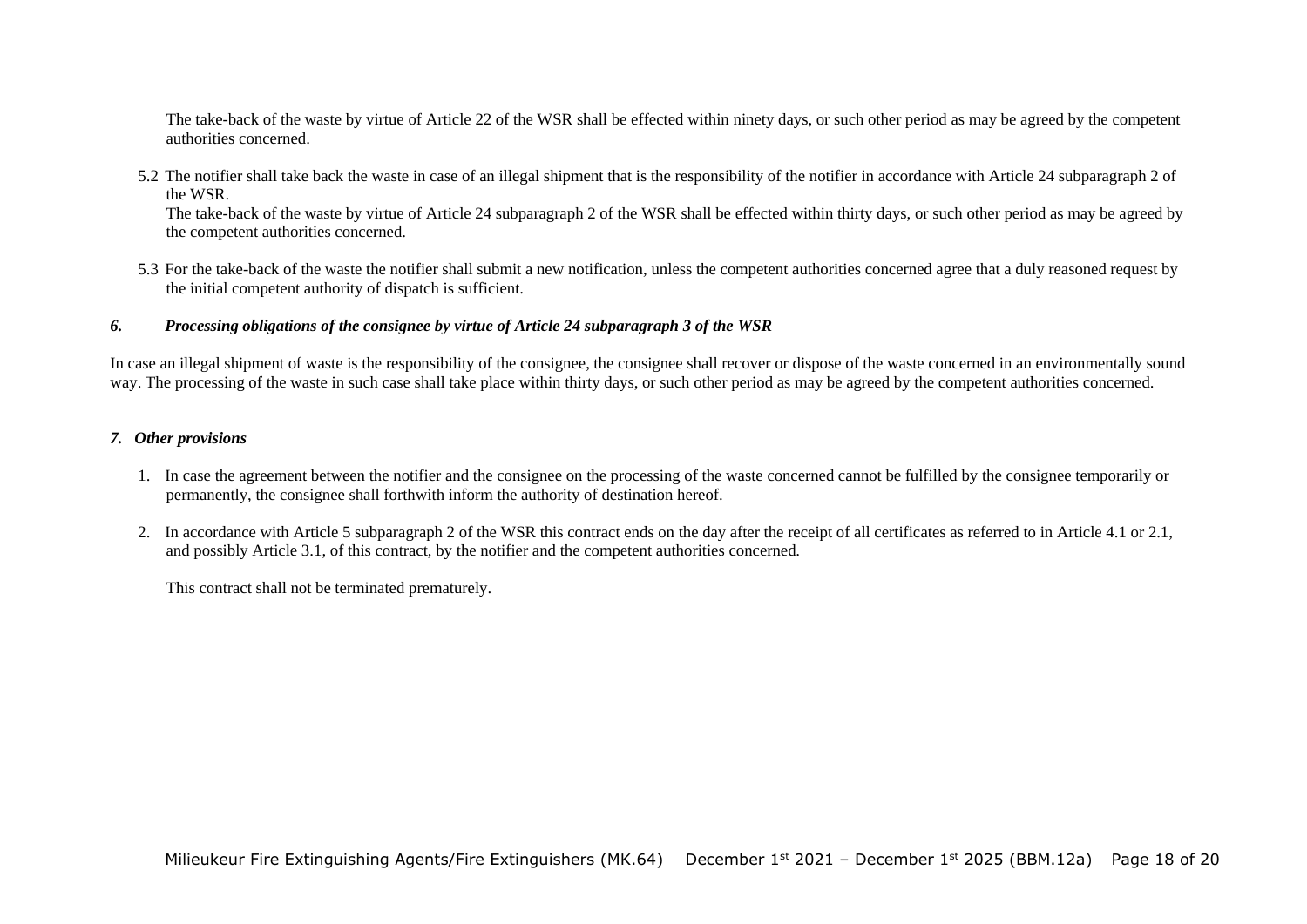

#### **Notifier**

Name: [Name notifier] Name: [Name authorized representative] Signature:

---------------------------------------

Date: [Date]

#### **Consignee**

Name: [Name consignee] Name: [Name authorized representative] Signature:

---------------------------------------

Date: [Date]